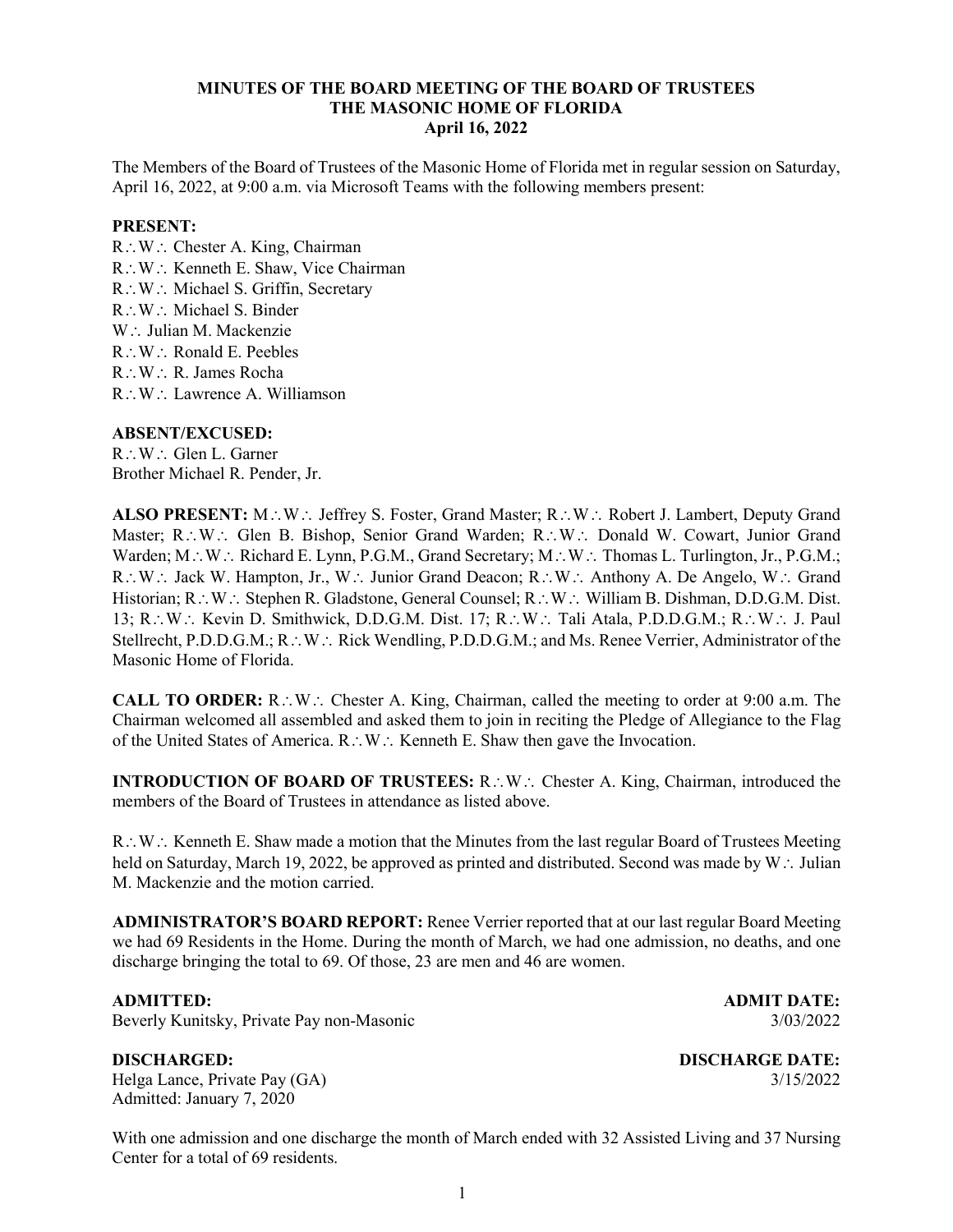**MAINTENANCE DEPARTMENT FAILED EQUIPMENT REPORT:** Please see the Long Range Planning Committee Report #9 for the Failed Equipment Report.

**DIETARY DEPARTMENT REPORT:** The total number of resident meals served for the month of March was 7,385; 6,300 were served to residents and 1,085 meals were served to the employees. The Masonic Home collected \$0.00 toward meal cost. The raw food cost per meal was \$5.24.

**SECURITY DEPARTMENT REPORT:** There were no reportable incidents for the month of March. There were one resident ID badge and five new employee ID badges issued.

**HOUSEKEEPING/LAUNDRY DEPARTMENT REPORT:** No data will be available for this period due to facility restriction of vendors and visitors.

A motion was made by R∴W∴ Kenneth E. Shaw and seconded by W∴ Julian M. Mackenzie that the Administrator's Report be accepted as written and presented. Motion carried.

**LONG RANGE PLANNING COMMITTEE REPORT:** The meeting of the Long Range Planning Committee was held by various phone conversations with Director Robertson, committee members, and emails. Listed below is a summary of what was discussed:

- 1. With one chiller down waiting on parts and issues arising to the second chiller and cooling tower we have sought out quotes for a 250 Ton Air Cooled Chiller for redundancy in the event we lose either the second chiller or cooling tower. As soon as we get two competitive quotes, we intend to make a selection and get it on order. We have also looked at pricing for a temporary rental chiller monthly with the initial first month at \$57,575 and each month thereafter \$28,720 as needed. The committee's thoughts are once we get Architects and Engineers under contract for the ALF Renovation we intend to have them look at a redesign for the complete system to integrate into the existing building complex and add to the budget. If quotes are received by next week we intend to review and send for approval.
- 2. Harper Mechanical is waiting on the new Greenheck fresh air fan to be installed on the roof of the kitchen. The contractor is hoping it might be in soon pending manufacturer delay of a curb adapter but will get started as soon as received.
- 3. We received one quote for the asphalt resurfacing from Am-Jet Asphalt for the parking lot and Director Robertson is still researching other quotes and will bring this up in the near future.
- 4. Surveillance Technology security camera contractor is complete with the installation and it is working well. There are two monitors installed in the Security Office and one at the reception desk.
- 5. Fire sprinkler contractor VSC is expected to be out soon to review the fire pump situation as per previous issues with leakage and failures by valves.
- 6. The First Lady's Project continues in the courtyards. Furniture for the courtyard and tile for the bathrooms is starting to arrive and is stored until needed.
- 7. A complete clean out of the North Hall is almost complete prior to the renovation.
- 8. The contract for the lawn maintenance and landscaping will be up for renewal and Director Robertson has sought out quotes as the existing company being used is going up \$1,000 per month to \$4,795. We have 2 quotes: one for \$3,750 and another one for \$3,042 per month. We will discuss with the existing company to see if he will come down on his price and if not we intend to go with Strategic Building Services at \$3,750.
- 9. Failed Equipment Report for the month is as follows:
	- a. Replaced Taco domestic recirculating pump and motor on heat exchanger in main mechanical room.
	- b. Replaced two or more door closers in the Nursing Center. We expect that all will fail at some point in the near future since they are all 18 years old.
	- c. Both chillers failed due to different issues at different times. Parts are in for one and the other continues to be down. Parts are arriving soon and an extended report will follow.

Nothing further was discussed and brought up for review at this time and our discussions were concluded until next month.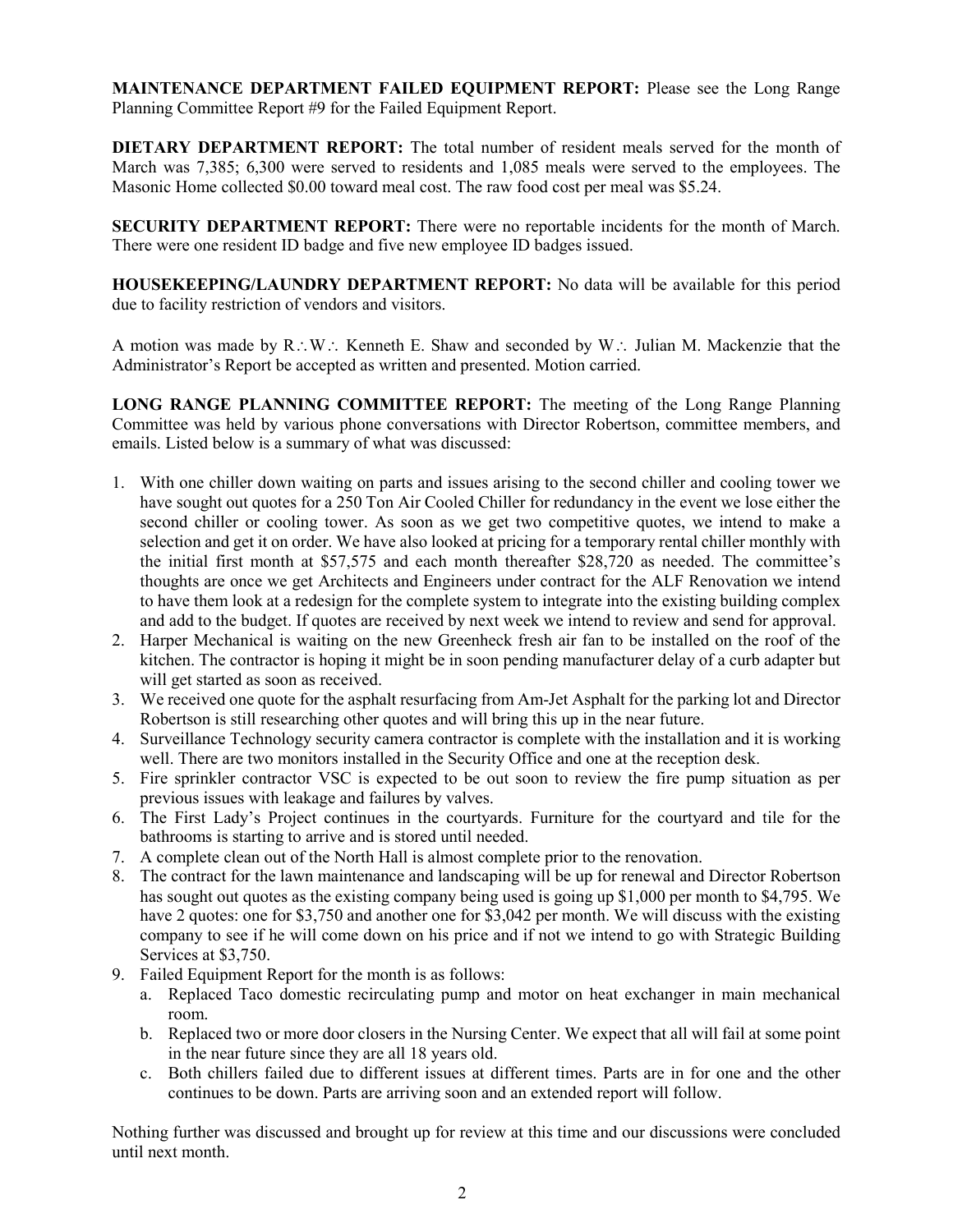R∴W∴ Lawrence A. Williamson presented the Long Range Planning Committee Report and moved for its adoption. Second was made by R∴W∴ Kenneth E. Shaw and the motion carried.

LEGAL ADVISOR'S REPORT: The total funds received during the month of March from Estates and Wills was \$9,994.30 which brings the year to date total of funds received for the Masonic Home Endowment Fund, Inc., on behalf of Estates and Wills to \$504,806.16. During the month of March there were no undesignated funds received for Estates and Wills and deposited into the Masonic Home Building Fund and the total year to date received is \$1,000.00. In addition, the funds from an estate in the amount of \$10,000 were received for the Fraternal Administrative Endowment Fund in January.

R∴W∴ Kenneth E. Shaw made a motion to accept the Legal Advisor's Report as presented by R∴W∴ Stephen R. Gladstone. R∴W∴ Lawrence A. Williamson seconded the motion which carried.

**ADMISSIONS COMMITTEE REPORT:** During the month of April, no applications were received for review by the Admissions Committee for admission to the Masonic Home.

No applications were received for Non-Resident Relief or Emergency Relief; \$2,500 was distributed for Non-Resident Relief and \$666.67 was distributed for Emergency Relief in March of 2022.

R∴W∴ Chester A. King presented the Admissions Committee Report on behalf of R∴W∴ Glen L. Garner and moved for its adoption. R∴W∴ Lawrence A. Williamson seconded the motion which carried.

## **OPERATIONS COMMITTEE REPORT:**

- A. Community restrictions remain in place due to COVID-19.
- B. Marketing:
	- i. Total of 69 residents; of which 25 are Private Pay with 11 non-Masonic, with 37 SNF and 32 ALF from the census breakdown report.
	- ii. Limited tours for visitors and guests are allowed to visit.
	- iii. BrandMETTLE marketing is moving forward. A workshop is conducted as needed. BrandMETTLE is into the sixth month of their marketing push for new residents; leads are beginning to come in.
	- iv. The recent publication of The Florida Mason has sparked a lot of interest about our home, resulting in several new inquiries.
- C. Follow-up with Greystone continues during our workshop.
- D. Discussion on renovations and consulting services continues during the workshop. PURE Project Management has been selected as the management construction representative. An agreement including the final terms are in current negotiations and will be submitted for final approval.
- E. Other: Job Positions: Administrator Ms. Renee Verrier has been selected and started the position on March 16, 2022.

R∴W∴ Chester A. King presented the Operations Committee Report on behalf of R∴W∴ Glen L. Garner and moved for its adoption. R∴W∴ Lawrence A. Williamson seconded the motion which carried.

**BUDGET COMMITTEE REPORT:** R∴W∴ R. James Rocha reported that we are currently 6.3% favorable to the budget (\$580k) for the fiscal year before any contingency is used.

R∴W∴ R. James Rocha made a motion to adopt the Budget Committee Report. Second was made by R∴W∴ Kenneth E. Shaw and the motion carried.

**OLD BUSINESS:** R∴W∴ Chester A. King, Chairman, and R∴W∴ Michael S. Griffin provided an update on the PURE Project Management Agreement. Changes to the contract suggested by various Board of Trustees Members have not been incorporated and accepted by PURE. W∴ Julian M. Mackenzie made a motion to approve the contract and forward it to the Corporate Board for approval. Second was made by R∴W∴ Kenneth E. Shaw and the motion carried.